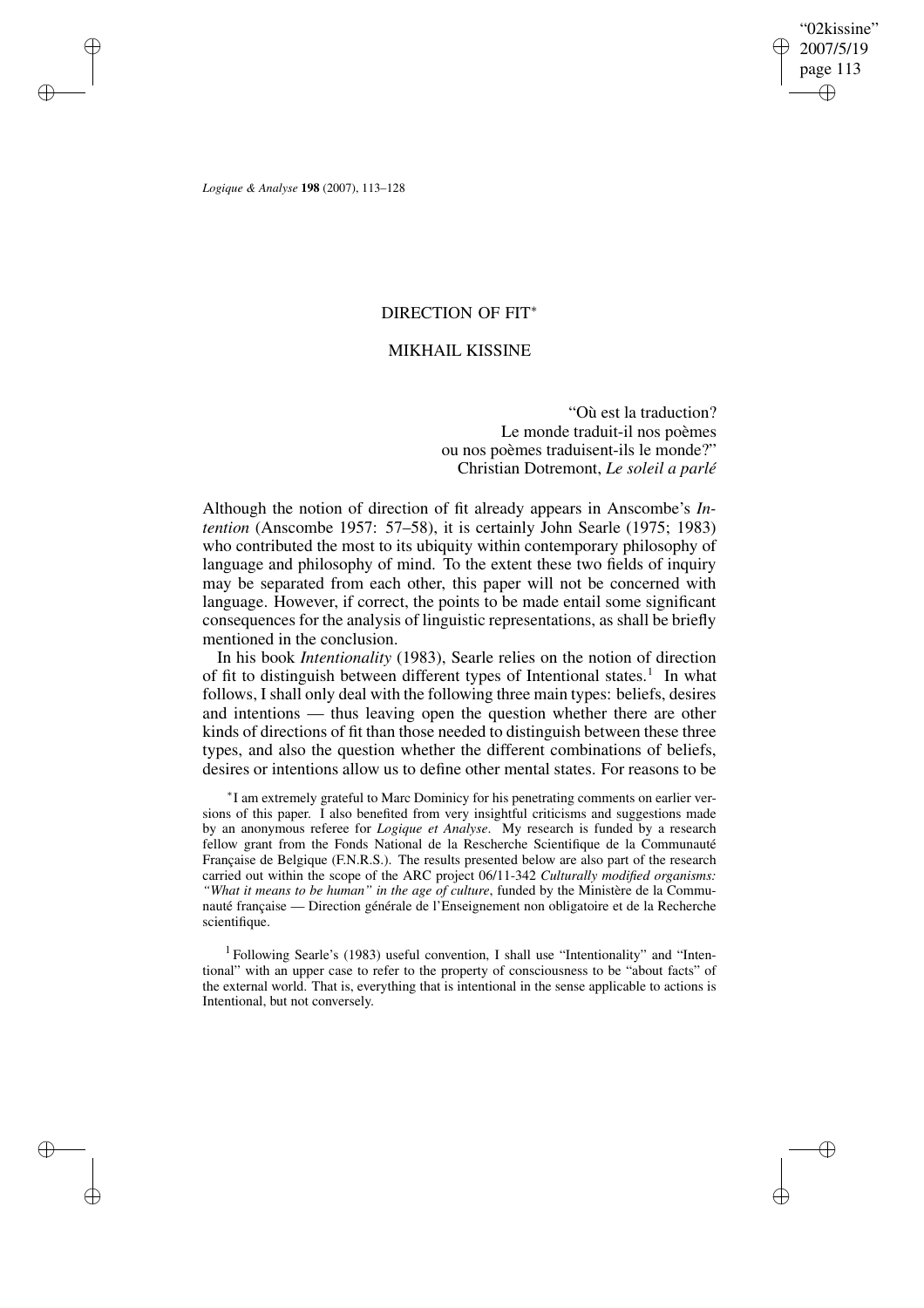"02kissine" 2007/5/19 page 114 ✐ ✐

✐

✐

#### 114 MIKHAIL KISSINE

exposed below, I differ from Searle in considering that perception is not an Intentional state, but a mental activity.

According to Searle, beliefs differ from both desires and intentions as to who or what bears the "responsibility" of any failure of fit between the mind and the world: if a belief is not satisfied, the onus of "responsibility" lies on the subject whose mind failed to fit the world, whereas when a desire or an intention fails to be satisfied, the "responsibility" should be attributed to the world which failed to fit the subject's mind (at least from the viewpoint of this subject). Thus, whereas beliefs have a "downward" direction of fit, the direction of fit is "upward" for desires and intentions. There is a further distinction to be drawn between desires and intentions: the causal origin of the "satisfier"<sup>2</sup> of a desire is irrelevant to the satisfaction itself: if I want a glass of water, my desire will be satisfied if, and only if, I get a glass of water. By contrast, to be satisfied, an intention should cause the existence of its satisfier: for my intention to lift my arm to be satisfied, it is insufficient that somebody else lifts my arm with a rope and a pulley.

Even if this definition of the direction of fit meets our primary intuitions, it is not devoid of some obscurity. For instance, how are we to account for the difference between an unsatisfied desire and a belief that bears on a future state of affairs but proves to be wrong? In both cases, the world failed to evolve in such a way as to fit the subject's mind. To be sure, the onus of the "responsibility" does not bear on the same entities; but what precise meaning should we assign to this metaphor? Searle (1983: 8) says — sticking closely to Anscombe's formulation — that while appropriately modifying our beliefs suffices to "correct" such a situation, one cannot "fix things up by saying that it was a mistaken [...] desire". This observation tells us nothing non-metaphorical about the difference between an unsatisfied desire and an unsatisfied belief — even if it correctly describes the way rational agents behave when they discover the lack of satisfaction. In fact, no counterfactual definition of the direction of fit will allow us to discriminate between Intentional states independently of (and prior to) the attribution of a satisfaction value. Another analogy of Searle's is of no more help:

If Cinderella goes into a shoe store to buy a new pair of shoes, she takes her foot size as given and seeks shoes to fit (shoe-to-foot direction of fit). But when the prince seeks the owner of the shoe, he takes the shoe as given and seeks a foot to fit the shoe (foot-to-shoe direction of fit). (Searle 1983: 8, n.)

If I want it to rain tomorrow, I take my desire as "given" and I am looking for a future state of the world that can fit it. If I believe that it will rain tomorrow, I take the future state of the world as "given" and I expect my belief to fit it.

✐

✐

✐

 $2$  Let me use this kin-word of "truth-maker" for the moment being.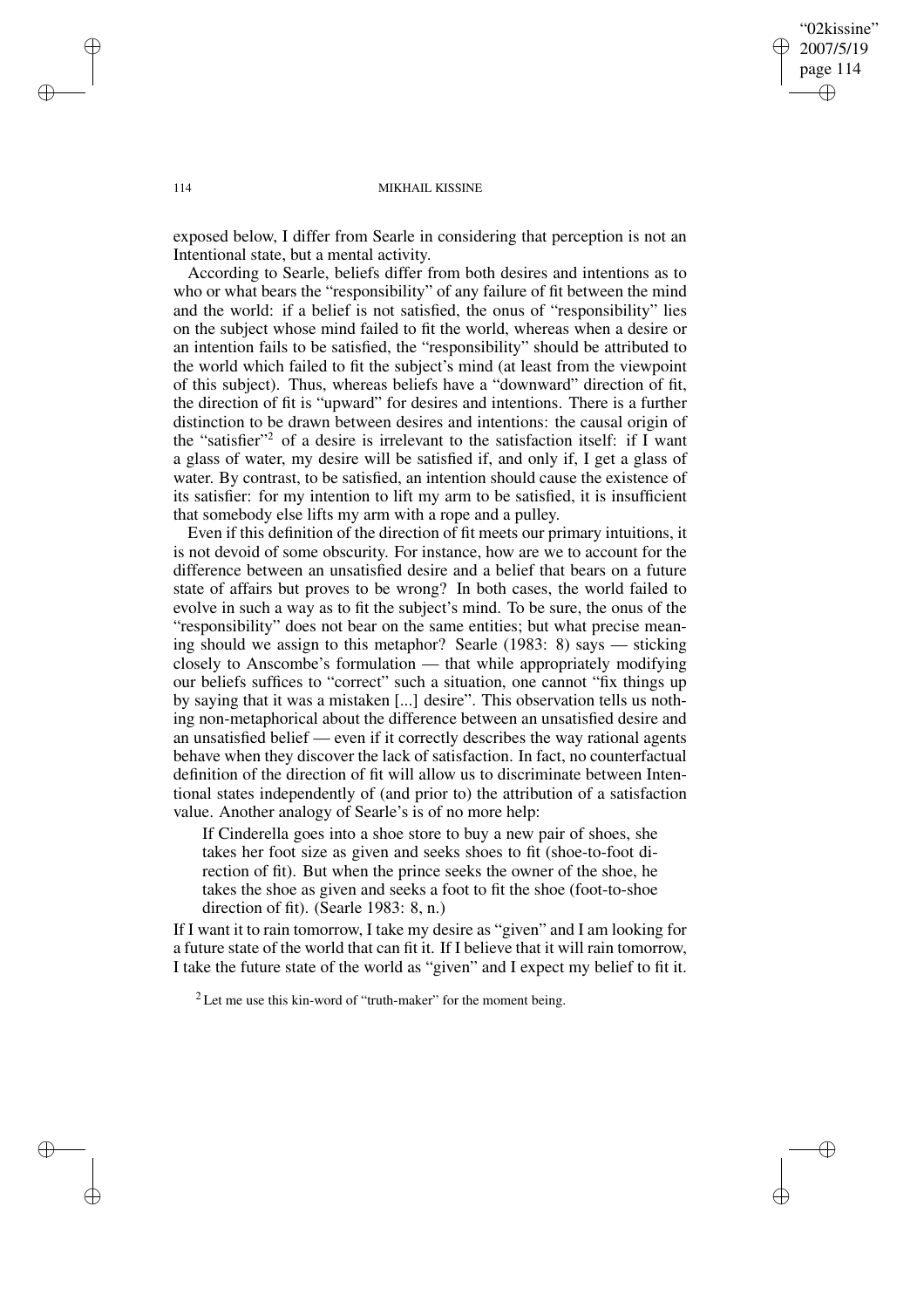But, in the case at hand, this also means that, unless being an all-knowing Laplacean demon, I expect the world to evolve in such a way as to fit my belief.

In my view, one cannot characterise the direction of fit properly without distinguishing between the object of the Intentional state, defined extensionally (the "wide content"), and the way that object is presented to the mind (the "narrow content"); in other words, we have to distinguish between the (objective) truth-conditions<sup>3</sup> of the Intentional state, and its conditions of satisfaction. Although Searle dismisses the wide vs. narrow dichotomy, I think the formulation I shall advocate here is innocuous enough to escape his objections.

In Section 1, I shall show that Searle's internalist analysis of *de re* beliefs is inadequate, and that this essentially stems from the inconsistency of his theory of perception. In Section 2, I shall use O'Regan and Noë's (2001) sensory-motor theory of vision to solve the problems raised by Searle's approach. In Section 3, I shall follow Recanati (1993) in drawing the distinction between *de re* and *de dicto* beliefs in terms of the three-prong distinction between descriptive conditions, relational conditions and truth-conditions; this will allow me to define the downward direction of fit.<sup>4</sup> In Section 4, I shall argue that intentions are always *de re*, the difference between the upward direction of fit of intentions and the downward direction of fit of *de re* beliefs being reducible to a symmetrical difference within relational conditions. In Section 5, I will show that volitional states have no relational conditions, this being the difference between the upward direction of fit of desires and the downward direction of fit of *de dicto* beliefs.

## 1. *Searle's internalism*

✐

✐

✐

✐

Searle (1983: chapter 8; 1991: 237) is committed to an internalist view on the content of mental states. He makes no difference between the "narrow" (internally defined) content and the "wide" content (determined by objective truth-conditions): in his conception, the content of an Intentional state  $S$  is determined by the "fact" or state of affairs that must fit  $S$  or that  $S$  must fit for S to be satisfied. Several aspects of Searle's position deserve critical

<sup>3</sup> In this paper, I use the terms "truth-conditions" and "truth-conditional content" to refer to the particular or to the n-tuple of particulars whose existence is required for the objective truth of the Intentional state.

<sup>4</sup> Recanati uses "conditions of satisfaction" where I use "descriptive conditions". This purely terminological substitution is needed to avoid the possible confusion between predicate satisfaction in Tarski's sense, and the satisfaction of Intentional states.

"02kissine" 2007/5/19 page 115

✐

✐

✐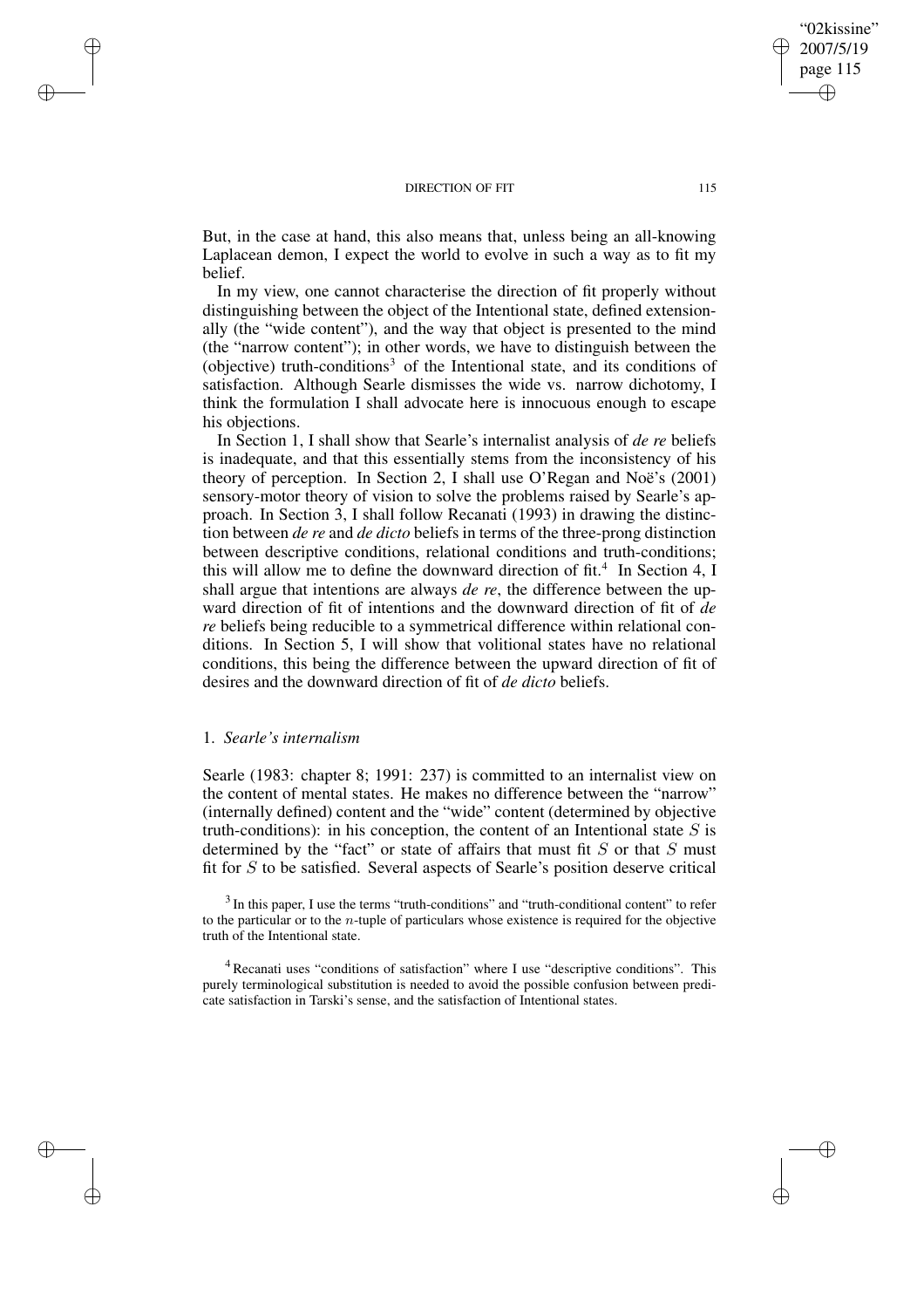"02kissine" 2007/5/19 page 116 ✐ ✐

✐

✐

116 MIKHAIL KISSINE

evaluation, but for the present purpose some quite technical points about *de re* perceptual beliefs should suffice. Take one of Burge's (1977: 351–352) classical examples: a *de re* belief where no conceptual description denoting or fitting the *res* is available to the believer.

On seeing a man coming from a distance in a swirling fog, we may plausibly be said to believe of him that he is wearing a red cap. But we do not see the man well enough to describe or image him in such a way as to individuate him fully. [...] The perceived object [...] may not be inspected in sufficient detail to distinguish it from all other objects except by reference to spatio-temporal methods. And [it] will often not be individuatable by the perceiver except by context-dependent, nonconceptual methods.

Searle's (1983: esp. chapter 2) theory of perception is essential to the viability of his internalism (as noted by Dretske 2003). On the one hand, to stick to an internalist definition of the content of perceptual beliefs, Searle claims that visual perception is an Intentional state whose conditions of satisfaction are entirely determined "from inside". On the other hand, to prevent his internalist system from collapsing into solipsism, he advocates Direct Realism by putting a causal constrain on the conditions of satisfaction of visual experiences: the satisfier must cause the state it satisfies. My visual experience that  $F$  *is*  $G$  is satisfied iff there is a fact  $[F$  *is*  $G]$  that causes my experience — all seeing is *seeing that*. Hence, according to Searle (1983: 212), the content of the subject's belief in Burge's example will be the following:

(1) There is a man there causing my experience and that man is wearing a red cap.

Now, the question arises whether (1) is equivalent to (2) in Searle's theory:

(2) There is a man there wearing a red cap and causing my experience.

The very point of Burge's example is that the redness of the man's cap is irrelevant to the individuation of the object of the perceptual experience a premise Searle (1983: 212) readily accepts:

On my account the (*de dicto*) Intentional content of the visual experience individuates the man, and that content is part of the (*de dicto*) content of the belief.

Therefore, even on Searle's theory, (2) builds too much within the content of the visual experience. This conclusion follows not only from Burge's argument, but also from Searle's (1983: 59–66) tenet that phenomenological properties do not belong to the causal origin of the visual experience. Searle's rationale on this point runs as follows: if subjective phenomenological properties belonged to the content of the visual experience, it would turn impossible to assume that other people may perceive the same object;

✐

✐

✐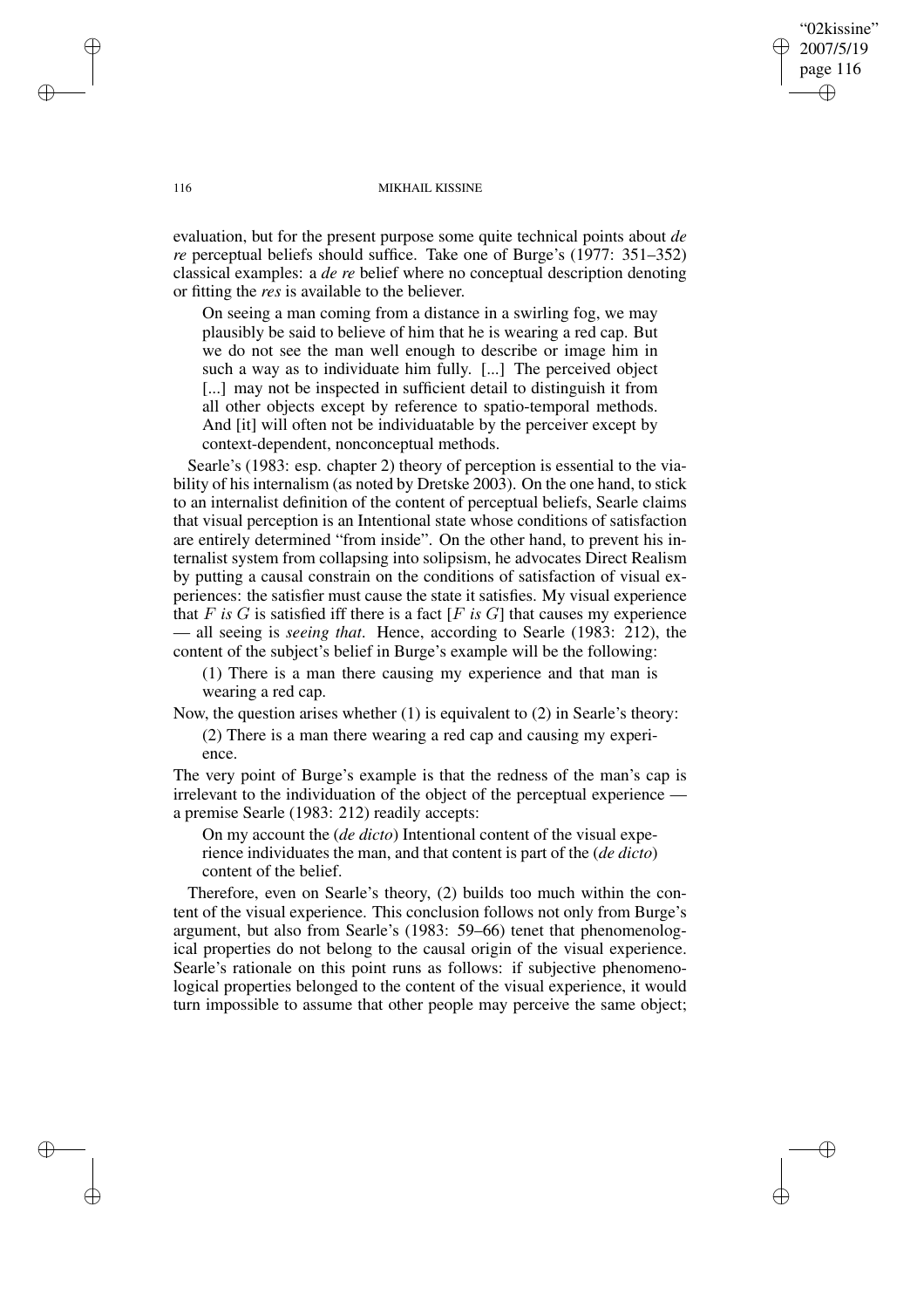so, phenomenology merely helps to determine the conditions of satisfaction of perceptual states.

As pointed out by Armstrong (1991: 155–156), this entails the unfortunate consequence that the content of the belief in (1) depends on the phenomenological experience of the categorical properties of the object. If so, what the belief must fit in order to be satisfied in not a fact (whatever "fact" means) in the objective world, but a private phenomenological experience.<sup>5</sup> This contradicts Searle's conception of the relation between the mind and the external world and, in fact, endangers the gist of his theory.

It looks like we have reached an impasse. Saying in any non-trivial and non-solipsistic way that a satisfied belief must fit its satisfier entails either: (a) that (1) is a correct formalisation of the belief content, with the consequence that the conditions of satisfaction of a perceptual belief require one not to be mistaken about her own phenomenological experience; or: (b) that (2) is the correct formalisation. As we have seen, both solutions prove incompatible with Searle's Direct Realism. An obvious alternative would be to describe phenomenological experiences in such a way that they can simultaneously appear as the left-hand term of a causal relation, as in (2), and correspond to an inner mode of presentation without entailing solipsism. This is what we shall try to do now.

### 2. *Perception as interaction*

✐

✐

✐

✐

Alva Noë and Kevin O'Regan (Noë 2001; O'Regan and Noë 2001; Noë 2004) offer an attractive "enactive" alternative to more traditional analyses of perception. In a nutshell, their claim is that visual perception is an activity that takes place between the subject and the world. On the one hand, this interaction depends on the sensory-motor contingencies of the subject's perceptual device. Subjects develop a perfect mastery of these contingencies, which form their perceptual design. This is the reason, e.g., why we do not perceive eye movements, saccades or the "blind spot" (associated with an area of the retina deprived of light receptors) in our visual field. On the other hand, repeated interactions with the world provide the subjects with an implicit knowledge of the relational properties of objects with respect to patterns of their own sensory-motor behaviour. Visual consciousness is thus a sequence of sensory-motor activities, and phenomenological *qualia* of visual experience are mere *know-hows*, i.e. implicit abilities induced by the regularity of repeated perceptual interaction. For instance, seeing an apple

<sup>5</sup> Searle explicitly rejects Armstrong's solution which consists in locating phenomenological *qualia* such as redness in the external world (Searle 1991: 184).

"02kissine" 2007/5/19 page 117

✐

✐

✐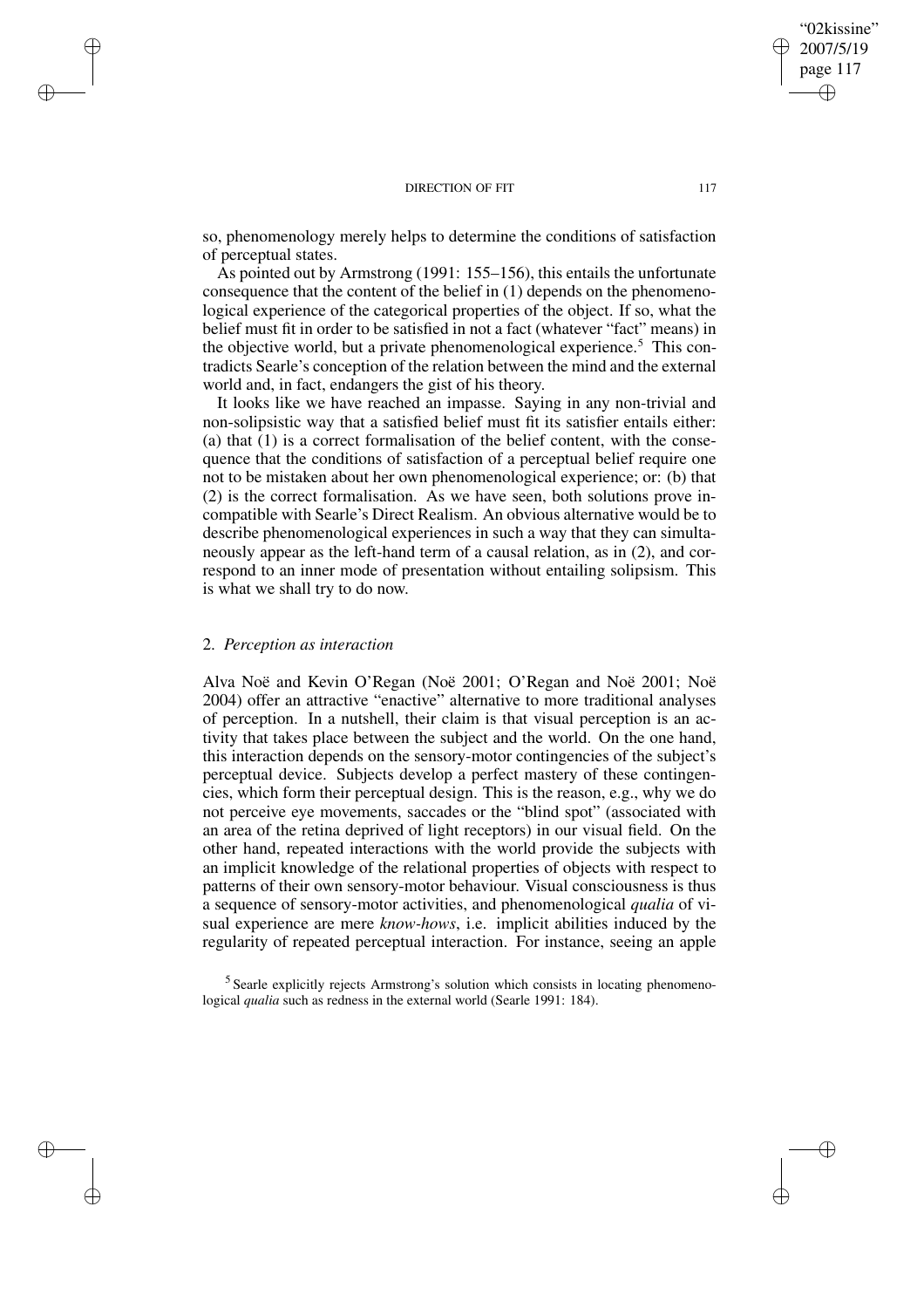"02kissine" 2007/5/19 page 118 ✐ ✐

✐

✐

#### 118 MIKHAIL KISSINE

at your left is just making use of an implicit knowledge of yours that an eye movement to the left will bring the apple in full view.<sup>6</sup>

It is of particular importance for the present discussion that, in this theory, no visual consciousness may emerge unless the subject interacts with the world, i.e. unless she is involved in an attentional or epistemic activity. Noë and O'Regan mention supporting evidence from experiments that illustrate blindness to important and perfectly visible changes in the visual field.<sup>7</sup> Yet, perception can be involuntary, as when a spot of light is suddenly directed in your eyes. Proust (2001) usefully distinguishes between mental operations, which are "normal mental functions activated by specific stimuli, giving rise to adaptive changes in epistemic states" (p. 14), and mental actions, like paying attention, that are contingent on mental operations or other mental acts. When perception is "involuntary", the subject's interaction with the world is constituted by a series of involuntary mental operations. (In Proust's definition, a "mental action is just a particular way of combining operations in order to let control emerge from their very combination" (2001: 121). Therefore, directing one's attention to a certain state of affairs also reduces to a sequence of sensory-motor interactions.)

It follows that we should distinguish between the light reflection on the retina caused by an object  $(e_1)$  and the sensory-motor visual activity of the perceiving subject  $(e_2)$ . The former event  $e_1$  is causally irrelevant to the subject's visual consciousness, for  $e_1$  does not pertain to the inner life unless a sensory-motor activity takes place. Moreover, in the absence of any implicit knowledge of the sensory-motor contingencies  $s, e_2$  would not have the value of a phenomenological experience, as shown by the "experiential blindness" of patients who have been removed an innate cataract (Noë 2004: 4–7). The conjunction of  $e_1$  with  $s$  — let us call it  $E$  — is a disposition to perceive. Accordingly, the cause of the phenomenological experience is the subject's sensory-motor interaction with the perceived object, i.e.  $e_2$ . The crucial claim of the enactive theory of perception tells us that the subject's phenomenological experience IS  $e_2$  in E. From this it follows that *the cause of a perceptual belief is the subject's interaction with the perceived object.*

 $<sup>6</sup>$  In experiments where subjects are asked to wear glasses with inverted right/left orien-</sup> tation, participants usually need a long training period before being able to perform normal daily-life activities (Kohler 1964; Taylor 1962). On Noë's (2004: 3–11) interpretation, the subjects are experientially blind during the training period, i.e. they are unable to turn physical sensations into visual experiences.

<sup>7</sup> For a particularly dramatic and amusing example, see Simons and Charbis (1999).

✐

✐

✐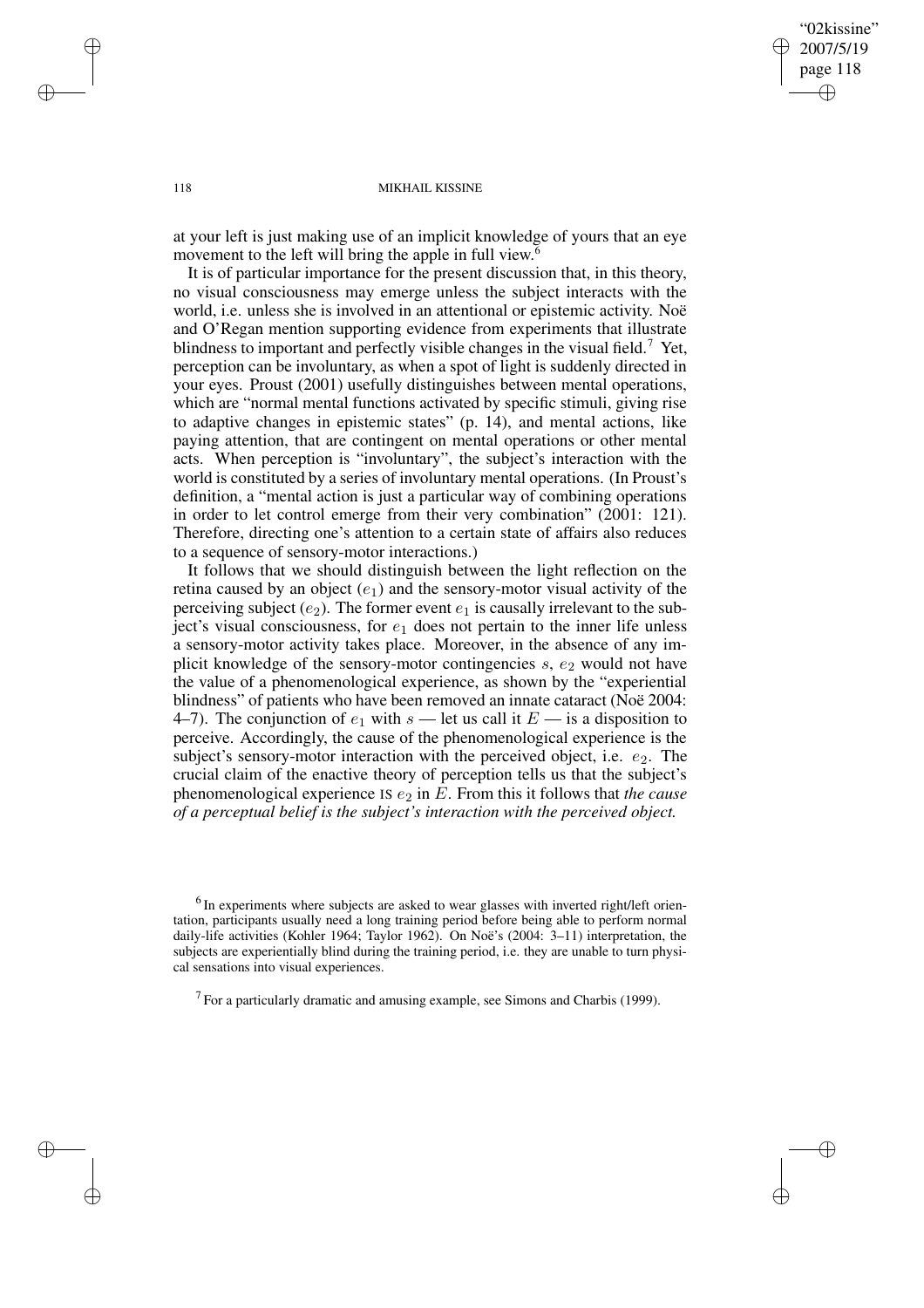# 3. *The downward direction of fit*

✐

✐

✐

✐

If the enactive theory is correct, (2) should correctly represent the content of the perceptual belief about Burge's man approaching in the fog. The cause of my perception reduces to a sequence of events, viz. a series of sensorymotor interactions which correspond to the mode under which that man is presented to my mind. Although this move amounts to giving up Direct Realism, it does not trigger the solipsistic consequences usually associated with phenomenological theories. Phenomenological *qualia* depend on the objective features of the perceived objects, on the one hand, and on the properties of the perceptual apparatus shared by most members of the human species, on the other. This is the reason why we may assume without problems our phenomenological experiences to be shared with other people.

Now, in most cases, it is also true that  $e_2$  would have no consequence for the inner life of the subject in the absence of the external world, i.e. of  $e_1$ (for instance, we cannot see in the dark). Admittedly the implicit knowledge of sensory-motor contingencies is sometimes put at work during the mental construction of imagined events (for instance, while listening to a recorded story containing spatial information) or the recollection of past events (by looking at an empty location where the event to be remembered took place) (Spivey and Geng 2001).<sup>8</sup> But the fact that sensory-motor interaction can yield an internal experience without any object to interact with should not deter us. To begin with, such "pseudo-perceptions" presuppose a body of know-hows that emerged from genuine interactions with the external world; in these "virtual perception" cases, we make those ocular movements that would have been performed in a corresponding "non-virtual" interaction. Furthermore, why should one expect any warrant of infallibility from a theory of visual perception? What we are after here is an account from which it follows that the narrow content entails the wide content, i.e. that the satisfaction of a perceptual belief entails the fulfilment of the corresponding truth-conditions.

A straightforward definition of the downward direction of fit thus becomes available. A perceptual belief  $B$  has a downward direction of fit because its satisfaction requires:

- (a) the object of  $B$  to satisfy the description under which it is presented by the mode of presentation M [*descriptive condition*];
- (b) M to be the cause of B [*relational condition*].<sup>9</sup>

 $8$ I am very grateful to an anonymous referee for pressing me on that point.

 $9$ I borrow the distinction between the two kinds of conditions from Bach (1987) and Recanati (1993) (cf. footnote 4).

"02kissine" 2007/5/19 page 119

✐

✐

✐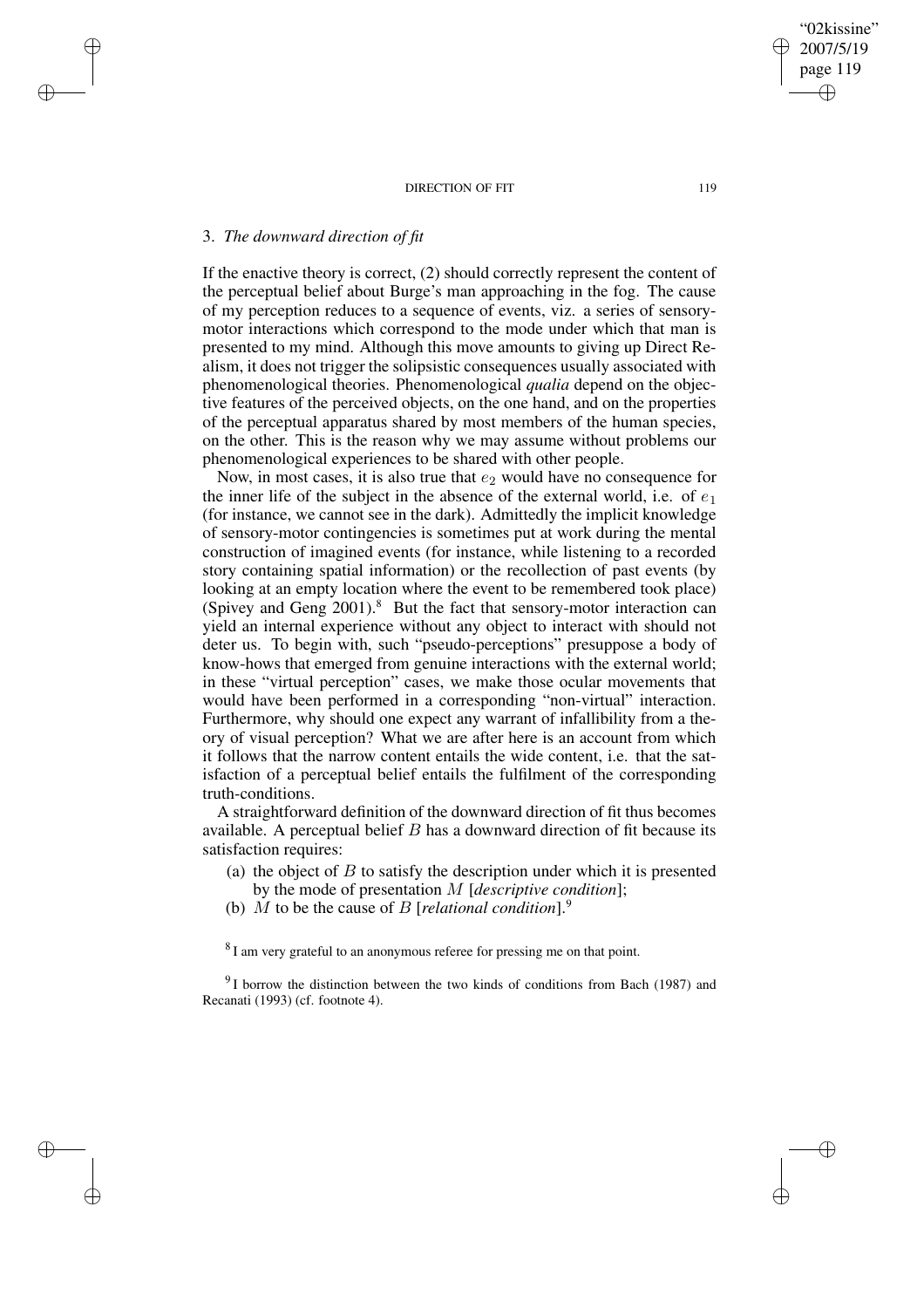"02kissine" 2007/5/19 page 120 ✐ ✐

✐

✐

#### 120 MIKHAIL KISSINE

The clause (a) is intended to capture the "fit" part of the definition, and (b) the "downward" direction.

In order to generalise this approach to other kinds of *de re* beliefs, such as memory-based and hearsay beliefs, one must provide enactive-like theories with the acquaintance modalities in question, so as to maintain the causal relation between  $M$  and  $B$  without extra metaphysical cost. Although I cannot do anything more in this paper than expressing my confidence in such undertaking (but see Kingston and Diehl 1994, for a similar approach to auditory perception), I should like to emphasise that what is eventually at stake is the very possibility of elaborating a conception of narrow content that would be defined with the help of actual (and not counterfactual) causal relations while remaining adequate for the individuation of Intentional states from a first-person perspective (see Stalnaker 1999, esp. 169–187).

We have just seen that the satisfaction of  $B$  entails its objective truth. But the converse does not hold. Obviously, it may be objectively true that a man is approaching even if he is not wearing a red cap, and indeed, does not conform in any aspect to the mode  $M$  under which he is present to my mind. In Burge's example, the mode of presentation is also irrelevant from the viewpoint of the perceiving subject; but this need not be always the case, as widely acknowledged, at least since Kaplan's (1989) and Perry's (1979) discussions of mental indexicality. It is also clear that the possibility of attributing an intelligible belief to someone who wrongly believes that the approaching man is wearing a red cap would vanish if the objective truth of the belief were to depend on the mode of presentation. Indeed, this possibility rests on a charitable relativisation of the believer's way to apprehend the approaching individual (Davidson 2001b: 183–198, 227–241). The truth-conditional irrelevance of the relation condition (b) is perhaps less self-evident; yet, there are plenty of possible worlds where no perceiver exists and where it remains true that the man is approaching in the swirling fog (see Recanati 1993: esp. 104–105).

If there exist genuinely *de dicto* beliefs, then the objective truth of such a belief always coincides with its satisfaction. For instance, if I believe that the president of France (whoever s/he is) likes oysters, my belief is satisfied iff there is an x such that x is the president of France and x likes oysters. In such a case, the descriptive and relational conditions coincide: the person I believe to like oysters must satisfy the description under which s/he is present to my mind, and that description is also the only mode under which my mind is related to that person (Recanati 1993: 104–106). Obviously, a *de dicto* belief B has a downward direction of fit, since its truth requires both descriptive and relational conditions to be met.

✐

✐

✐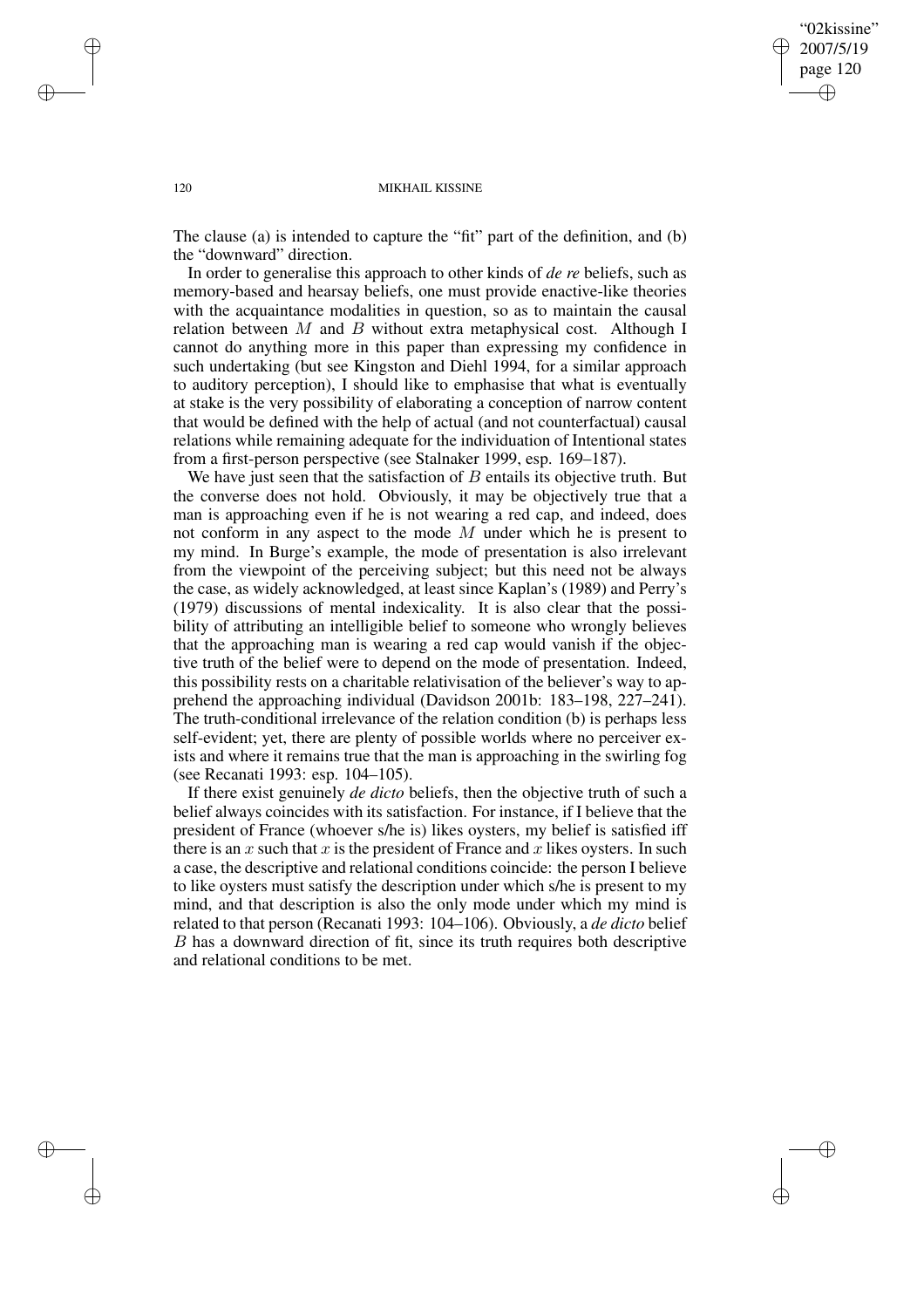## 4. *Intentions*

✐

✐

✐

✐

According to Davidson, action talk consists in providing events, i.e. unrepeatable particulars, with alternative descriptions.<sup>10</sup> In his view, only bodily movements can be correctly described as actions: for instance, my drinking a beer reduces to the event that consists in my bodily movement of bringing the bottle to my lips, swallowing, etc. Any alternative description should be seen as related to casual consequences of the action (for instance, I upset my girlfriend, I ruined my chances of understanding anything in the paper I was reading, etc.).<sup>11</sup> It is clear that if one accepts Davidson's (2001a) theory of action, no *de dicto* intentions may be posited: only singular propositions with events may belong to the truth-conditional content of intentions.

Davidson acknowledges that some actions may serve to prepare the ground for another ones (2001a: 59–60). For instance, in order to drink my beer, I must get up, go to the kitchen, open the fridge, etc. Each of these intermediate actions is intentionally performed, but, as Anscombe (1957: 46–47) puts it, my intention to have a beer "swallows" all the intentions it triggered: ultimately, it is my intention to have a beer that causes my going to the kitchen, my opening the fridge, etc. For Searle (1983: 83–91), these "preparatory" actions go hand in hand with what he calls "intentions-in-action" — i.e. they need not be conceived as conscious actions performed in order to realise my (prior) intention to drink a beer. Intentions-in-actions present to the subject's mind some part of the truth-conditional content of the prior intention by contributing to cause this content. According to Searle, some actions, like impulsively standing up and walking across the room, do not result from a prior intention: but even in such cases, there exists an intention-in-action that makes a truth-conditional content present to the subject's mind by causing this content.

Proust (2003; 2005) argues, against Searle, that intentions-in-action should not be analysed as Intentional states whose content belongs to the content of the prior intention. First, an agent may have a prior intention without having settled which intentions-in-action would or could be mobilised for its satisfaction:

We can be clear what it is what we intend to do while being in the dark as to the details, and therefore the pitfalls. (Davidson 2001a: 94)

 $10$  In the first two paragraphs of this section, I mainly follow Proust's (2005) masterful reconciliation of Davidson's and Searle's theories of action.

 $11$  As a consequence, the logical form of some natural language action predicates contains variables referring to two causally related events, the first of which corresponds to the bodily movement in question (Davidson 2001a: 296–304).

"02kissine" 2007/5/19 page 121

✐

✐

✐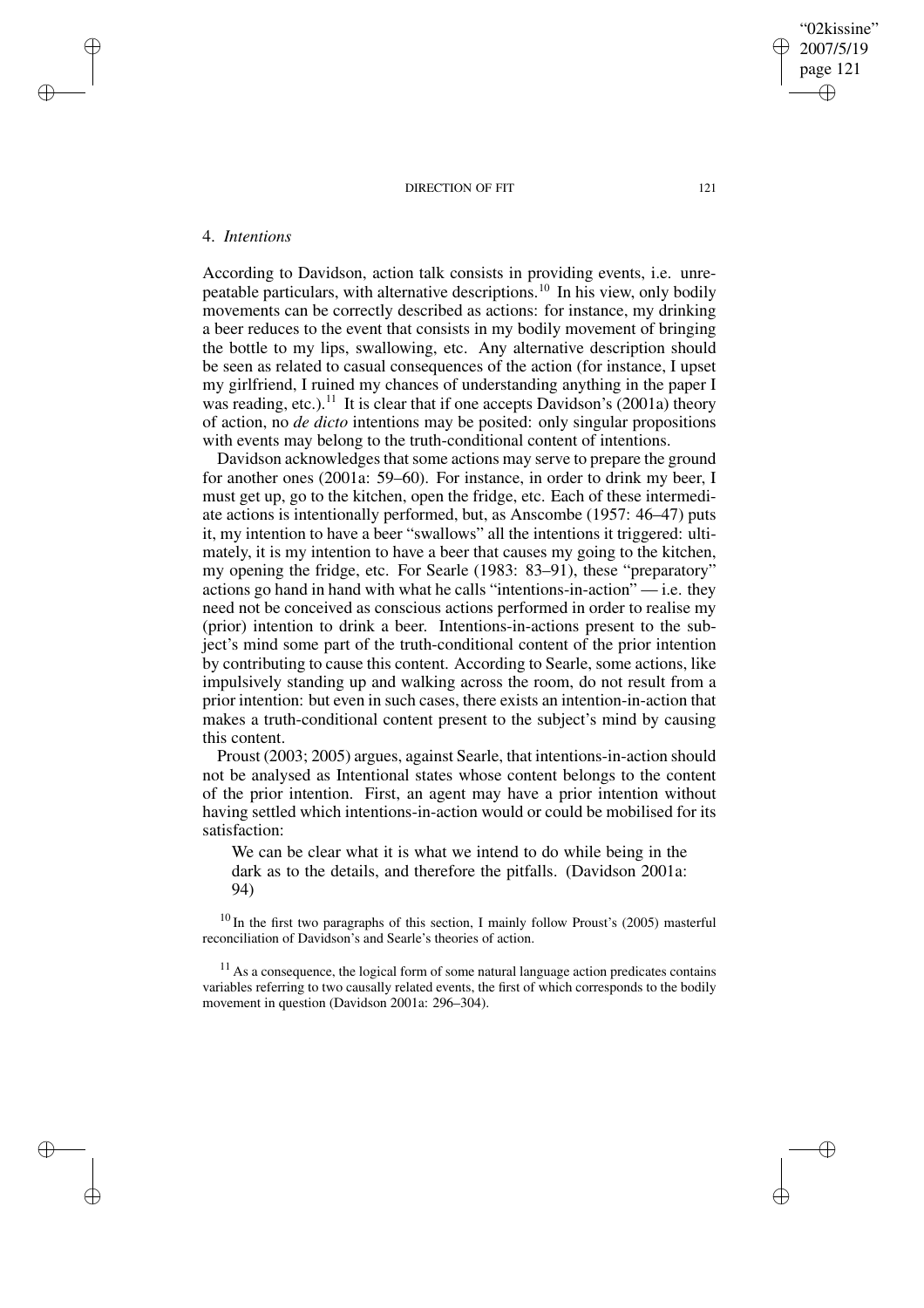122 MIKHAIL KISSINE

"02kissine" 2007/5/19 page 122

✐

✐

✐

✐

That is, those factors that determine the physical means to reach a goal are different from the factors that lead to the decision to reach that goal (see also Dretske 1988: 131–146; Dennett 2003: 237–240). Second, this ability to background the intermediate steps allows agents to keep a goal constant across internal or external variations (which is an undeniable evolutionary advantage (Talmy 2000: 277–279)). Third, it is doubtful that every intentionin-action has a genuinely conceptual content.

Anscombe (1957: 87–88) distinguishes between two kinds of knowledge involved in intentional action: the first is implicit, practical, and gives access to its object by causing it, while the second is speculative, and gives access to the actual consequences of the action in the external world. Subsuming Anscombe's distinction under a single concept, Proust (2003; 2005) conceives intentions-in-action (or "volitions", in her terminology) as nonconceptual mental operations, i.e. as brain functions that control movements. Such operations are executive loops that initiate the execution of the prior intention in an appropriate context, in accordance with the salience of the aim to be fulfilled and with the implicit practical knowledge stored during similar situations. Intentions-in-actions also monitor and adjust the execution of a prior intention through a constant comparison of the experienced environmental changes with the effects expected on the basis of previous experiences. The conditions of satisfaction of a prior intention are causally constrained because intentions-in-action are executive loops that stay permanently in contact with this prior intention.

In the following, I will rely on Proust's approach and use the term "intention" to refer to prior intentions only. In this perspective, the upward direction of fit of intentions appears as the mirror image of the downward direction of fit of *de re* beliefs. Indeed, the satisfaction of an intention requires:

- (a) the truth-conditional content to fit the description under which the action was intended [*descriptive condition*];
- (b) the truth-conditional content to be caused by a chain of intentions-inaction that monitor the execution of the intended action [*relational condition*].

As happens with *de re* beliefs, neither condition is truth-conditionally relevant. Again, the truth-conditional irrelevance of the descriptive condition is widely acknowledged, precisely because, as we have seen at the beginning of this section, some events might receive many actional descriptions. Searle accepts the plurality of descriptions, but points out that an action causally resulting from an intention is intentional only if it satisfies the aspect under which it was the object of that intention, i.e. only if the descriptive condition is satisfied. Imagine I decide to drink a beer, but being mistaken about what was in the bottle, I actually swallow melted butter instead of beer. Still, that

✐

✐

✐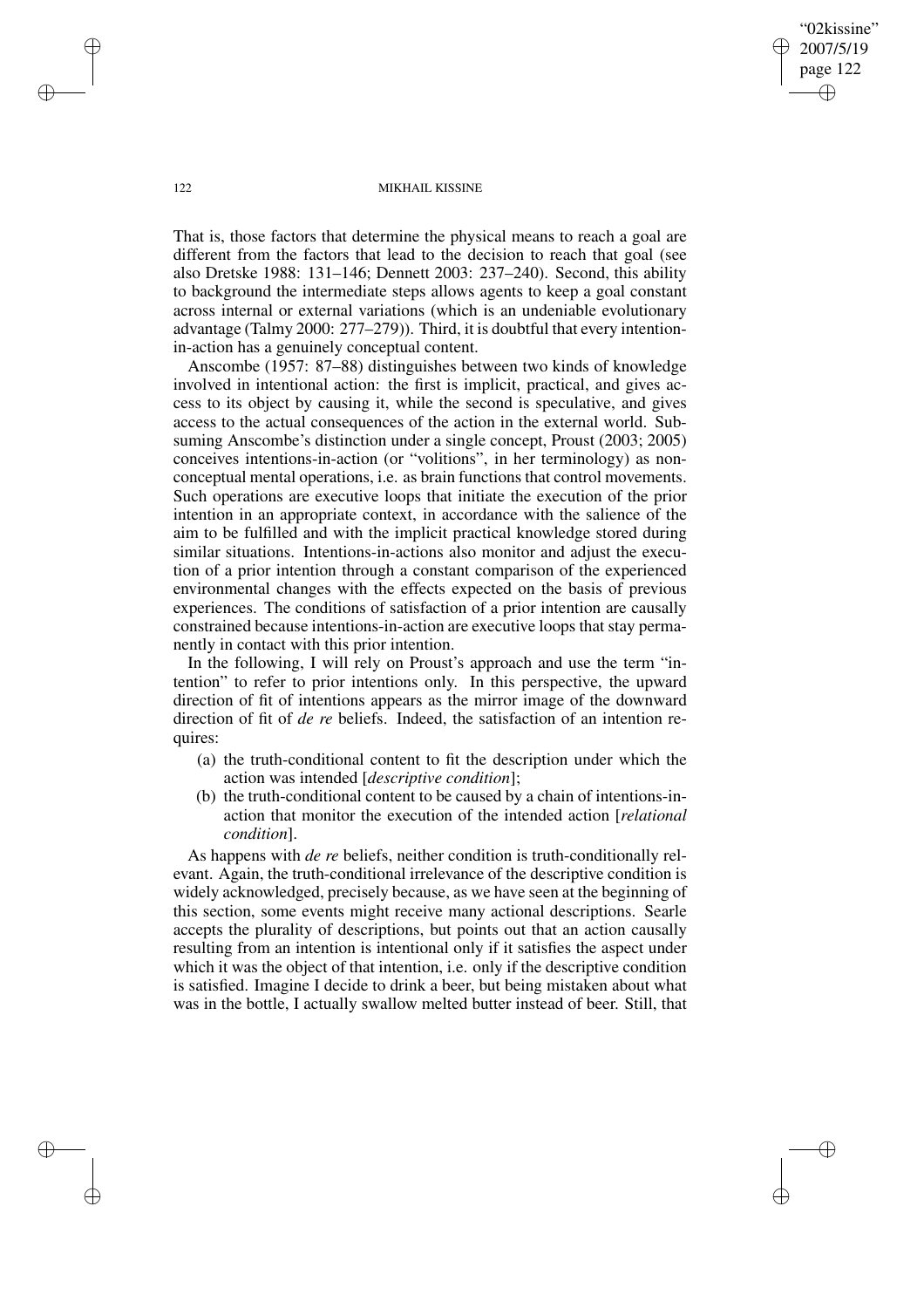✐

✐

✐

✐

event is a result of an intention of mine: even if this is not what I wanted to do, it is something I did; as pointed by Searle (1983: 82), "there are in general no actions without corresponding intentions". Of course, things become particularly dramatic when the truth-conditional content satisfies a description that contradicts the agent's volitional set: Oedipus intended to kill the stranger who upset him, not his father (Davidson 2001a: 297), yet this is something that he did. If we still feel inclined to speak about my drinking melted butter as an action of mine or of Oedipus as (although unintentionally) having killed his father, this happens because the relational conditions of the corresponding intentions are satisfied.

Such cases are to be contrasted with the so-called "deviant causal chain puzzles", where the relational condition does not obtain despite the fulfilment of the truth-conditions and the descriptive condition. It is possible to imagine a situation where, by means of a complex machinery of pulleys and ropes, I am forced to drink the beer in a way which, viewed from outside, is totally similar to my drinking it intentionally. Searle introduced his notion of intention-in-action to deal with this kind of puzzles; in his view, my drinking the beer in such a way does not correspond to the content of my intention to drink the beer, because the latter involves all the intentions-inaction that remain unsatisfied in the former. Since I have rejected earlier in this section Searle's conception of intentions-in-action, I shall say, instead, that the satisfaction of an intention requires the satisfaction of the relational condition. For my present argument, the important fact about "deviant causal chain" puzzles is that the relational condition is no more truth-conditionally relevant than the descriptive condition.

As an illustration of the contrast between *de re* beliefs and intentions, let me compare my intention to get an ice-cream and my (simultaneous) belief that I will get an ice-cream. Davidson (2001a: 94–96) vividly criticises the idea that the former entails the latter on the ground that (in most cases)

[...] there can be no finite list of things we think might prevent us from doing what we intend, or of circumstances that might cause us to stay our hand. (Davidson 2001a: 94)

The relational condition of an intention requires the mind to be related to the truth-conditional content by a chain of intentions-in-action which need not be fully specifiable at the moment the intention is formed. By contrast, the downward direction of fit requires my belief that I will get an ice cream to be caused, through some acquaintance medium, by the mode M under which the event  $e$  that constitutes the truth-conditional content is present to my mind. Since this truth-conditional content is located in the future with respect to the moment I formed my belief, the best candidate for playing the role of a mode of presentation is an actual event that either could cause  $e$ or is an effect of a potential cause of e. As it turns, my intention to get an

"02kissine" 2007/5/19 page 123

✐

✐

✐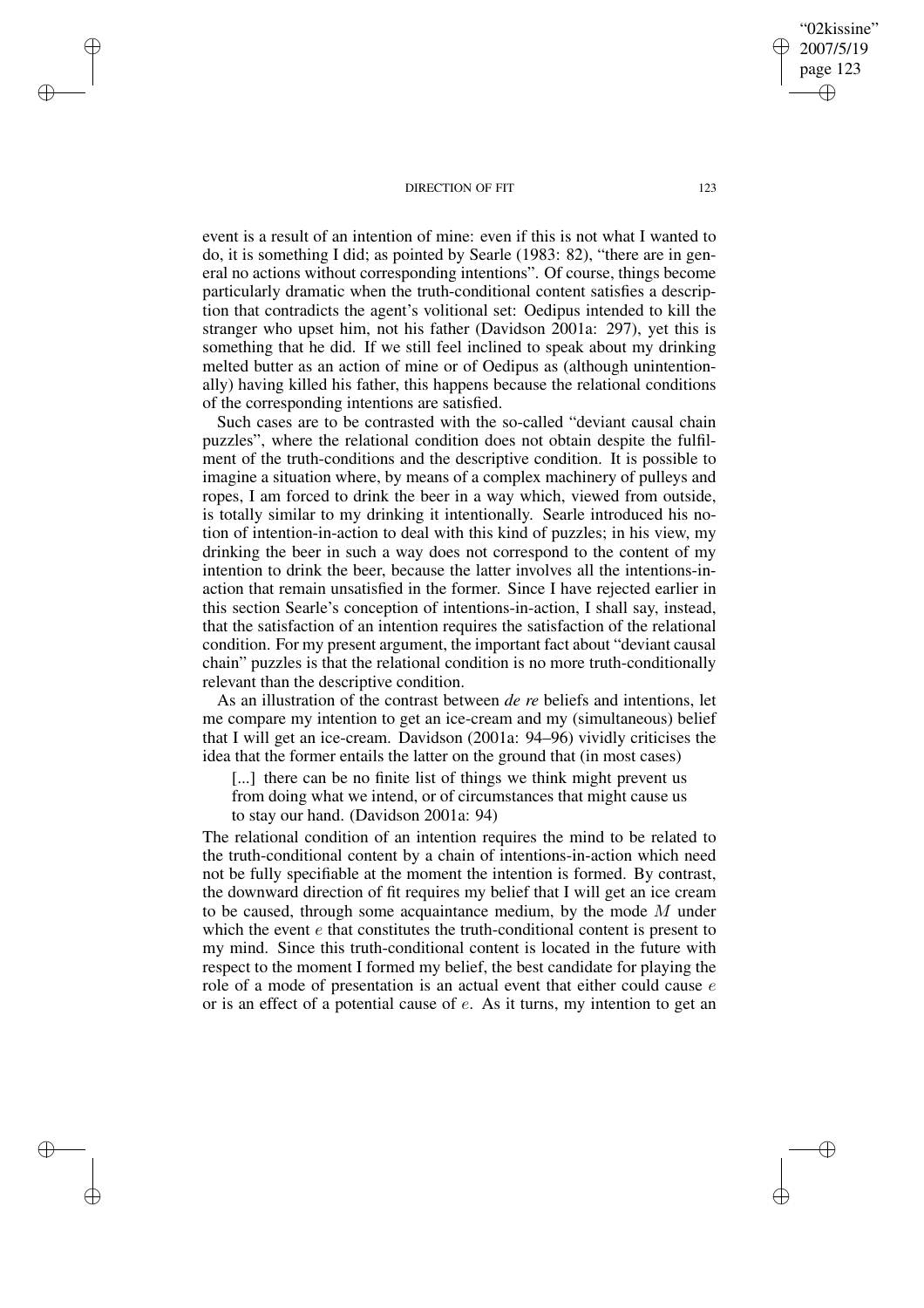124 MIKHAIL KISSINE

"02kissine" 2007/5/19 page 124

✐

✐

✐

✐

ice-cream does the job perfectly. But in order to form a rational belief that I will get an ice-cream I should, at least, have an unshakable confidence in the infallibility of my capacity to make my decisions come true and, at most, be entirely clear about the intentions-in-action involved. As an anonymous referee pointed out, this latter requirement is extremely strong: if it turns out that I have to get an ice-cream in a situation that makes impossible the sequence of intentions-in-action involved in the relational condition of my belief, this formulation imposes belief revision — my former belief should be replaced by another one with alternative relational conditions. However one formulates the relational conditions of my belief that I will get an ice-cream, the important point is that entertaining the intention to get an ice-cream does not requires (but is compatible with) entertaining such a belief; indeed, I may entertain an intention without being acquainted with its object through a causal relation that would make my intention depend on my acquaintance mode.

## 5. *Desires*

The most striking difference between desires and intentions is that whereas it proves irrational to simultaneously entertain intentions with mutually contradictory conditions of satisfaction, we commonly entertain conflicting desires (Searle 2001: 248–267, for an extended discussion).

[Oedipus] can consistently both want to marry Jocasta and want not to marry Jocasta, under the same description. [...] For example, he might want to marry her — because, say, he finds her beautiful and intelligent, and simultaneously not want to marry her — because, say, she snores and cracks her knuckles. (Searle 2001: 250)

As Searle points out in his discussion, this difference stems from the fact that desires are not supposed to cause their satisfaction. And this is so, in turn, because the same event may seem desirable under one aspect and undesirable under another one (also Davidson 2001a: 96–99).

A natural way to reformulate these intuitions in our terms is to say that desires have no relational condition. Moreover, given that the conditions of satisfaction of desires crucially depend on aspectual features, I feel strongly inclined to side with Searle (1983: 215–216) in endorsing the exclusive *de dicto* character of desires. In order to give sense to the notion of a *de re* Intentional state, one needs to postulate a relation between the mind and the *res*. But, as we have just seen, desires do not require any specific relation between the satisfier and the mind: the only thing that matters for the satisfaction of a desire is the existence of a particular that exactly fits the description present to the subject's mind. As Anscombe (1957: 71) puts it: "To

✐

✐

✐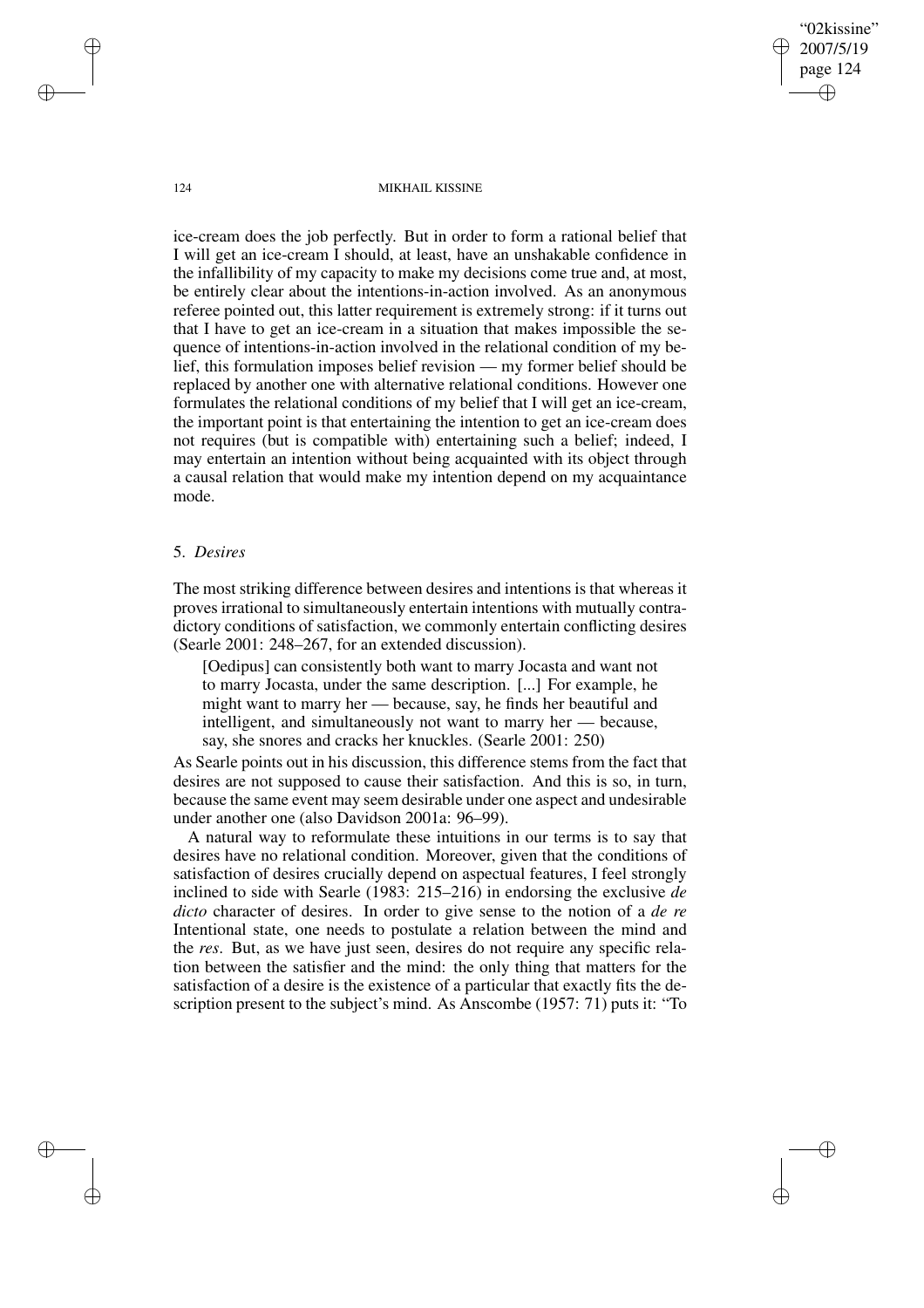✐

✐

✐

✐

say 'I *merely* want this' without any characterisation is to deprive the word of sense [...]" (see also the discussion in Anscombe 1957: 69–71; Searle 2001). Think of an intention or a belief the subject knows to be unsatisfied: we would deem that subject irrational if she persevered at entertaining the very same intention or belief. But this surely does not hold for all desires. Imagine I see a woman approaching whom I think to be Mary. I form the desire to be kissed by Mary. As the woman comes closer, she happens to be Mary's grandmother, Jane. Now, if Jane kisses me, nothing in her kissing me affects my craving for a kiss of her granddaughter's. But if I actually was believing that Mary would kiss me, or intending to make the first move (and to kiss Mary on that particular occasion), my becoming aware that the truthconditional content does not satisfy the descriptive condition of the belief or of the intention at hand would preclude me from persevering at entertaining that belief or intention.

This difference is better brought out if we think of *de dicto* beliefs. Take my belief that the president of France (whoever s/he is) likes oysters. If I learn that the president of France does not like oysters, or that it is a *sine qua non* condition for being the president of France that the person should not like oysters, I cannot entertain my belief any longer: indeed, its descriptive condition has no other function than that of relating me to an individual (Recanati 1993). But even if I know that this is not actually the case, I might still desire the president of France to like oysters.<sup>12</sup> It follows that the descriptive conditions of desires are often of no use to store information about the external world.

### 6. *Conclusion: linguistic representations of Intentional states*

I have reformulated the notion of direction of fit by distinguishing between three types of conditions: (a) descriptive conditions, (b) relational conditions, and (c) truth-conditions. While (c) corresponds to the wide, objective content, the conjunction of (a) and (b) determines the subjective, narrow content. For each case, we have constructed our definition in such a way that it preserves the entailment from  $(a) \& (b)$  to  $(c)$ .

The reformulation offered here, I contend, fares better than previous, metaphorical formulations of the notion of direction of fit, in that it provides precise criteria for the individuation of the different types of mental states. For a *de re* Intentional state, the direction of fit depends on the direction of the causal constraint involved in the relational condition of the state. As we have

 $12$  Such a desire is not to be confused with a wish: the main difference between desires and wishes is that only the former require their truth-conditional content to be physically possible (Dominicy 2001; Dominicy and Franken 2002).

"02kissine" 2007/5/19 page 125

✐

✐

✐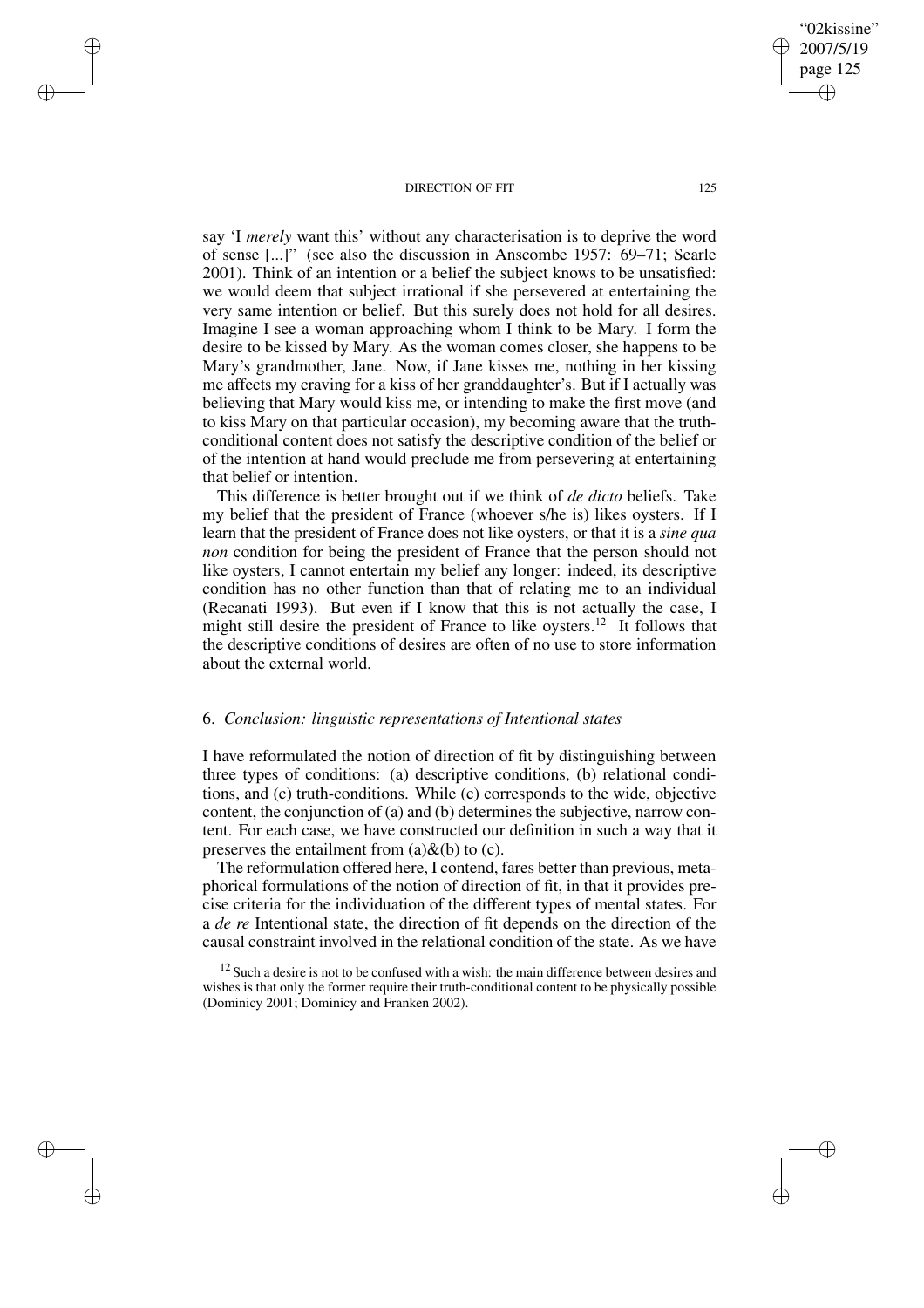page 126 ✐

✐

✐

✐

"02kissine" 2007/5/19

#### 126 MIKHAIL KISSINE

seen, a *de re* belief and an intention may have identical descriptive conditions and identical truth-conditions; but the relational condition of the former involves a causal relation going from the acquaintance relation  $M$  to the belief, while the relational condition of the latter requires the intention to be related to the truth-conditional content by a chain of intentions-in-action monitoring the realisation of the descriptive condition. For a *de dicto* Intentional state, the direction of fit depends on the existence or inexistence of a relational condition. *De dicto* beliefs have a relational condition which coincides with both the descriptive condition and the truth-conditions; desires, by contrast, only have a descriptive condition which is identical with the truth-conditions.

It is worth noting that this reformulation paves the way for an attractive description of the psychological processes through which an audience recovers the speaker's attitude-type in conversation. In many cases, utterances seem ambiguous between different speech acts. For instance, (3) may express either the speaker's belief that she will be fired or her intention to leave her job:

(3) I won't be working here for long.

Likewise, (4) may express either the speaker's desire to drink or her belief that there is water nearby.

### (4) Water.

It is not very controversial to claim that every speech act type comes along with an expression or a representation of an Intentional state type (in a way loose enough to allow insincere representations or expressions). I suppose that everyone is ready to accept the idea that asserting that p amounts, *inter alia*, to representing or to expressing a belief that  $p$ , that ordering that  $p$ amounts, *inter alia*, to representing or to expressing a desire that p, and that promising that p amounts, *inter alia*, to representing or to expressing an intention that p (Searle 1975; 1983: chapter 6; Bach and Harnish 1979).

If the direction of fit of the mental state expressed by the utterance is identified in accordance with the analysis offered here, this process could be considered as belonging to the heuristics whereby we resolve ambiguities like those in (3) and (4). In (3), knowing or determining the nature of the relation that holds between the speaker and the truth-conditional content (viz. the state of affairs where the speaker is not working at the place in question) will help the interpreter to rule out either the hypothesis that the utterance is an assertion or the hypothesis that it is a promise. Similarly, if the audience can reconstruct the truth-conditional content of (4) in a way either (a) as to allow it to be discrepant with the way the speaker envisages it, or (b) as to suffice to relate the speaker to it, then (4) is an assertion; if the truth-conditions the

✐

✐

✐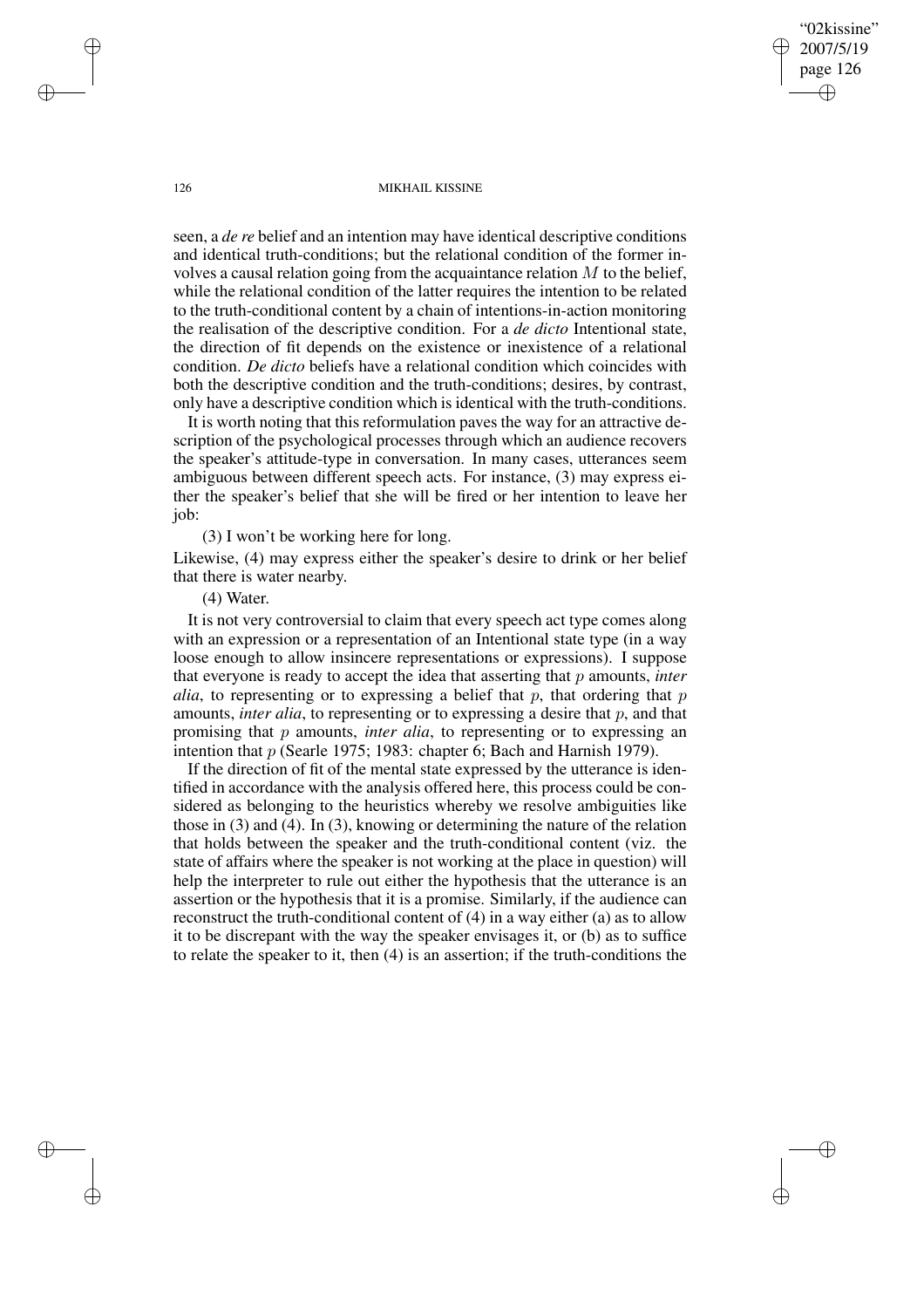audience attributes to the utterance are such that they rule out any relational condition, then (4) is an order or, at least, the expression of a desire.

> ULB CP 175 Laboratoire de linguistique textuelle et pragmatique cognitive 50, avenue Franklin Roosevelt 1050 Bruxelles E-mail: mkissine@ulb.ac.be

### **REFERENCES**

Anscombe, G.E.M. (1957). *Intention*. Oxford, Blackwell.

✐

✐

✐

✐

- Armstrong, D.M. (1991). "Intentionality, perception and causality." *John Searle and his critics*. E. Lepore and R. Van Gulick, (eds.), Oxford, Blackwell: 149–158.
- Bach, K. (1987). *Thought and Reference*. Oxford, Clarendon Press.
- Bach, K. and R.M. Harnish (1979). *Linguistic Communication and Speech Acts*. Cambridge, Mass., MIT Press.
- Burge, T. (1977). "Belief de re." *Journal of Philosophy* 74(6): 338–362.
- Davidson, D. (2001a). *Essays on Actions and Events*. Oxford, Oxford University Press.
- Davidson, D. (2001b). *Inquiries into Truth and Interpretation*. Oxford, Oxford University Press.
- Dennett, D.C. (2003). *Freedom Evolves*. London, Penguin.
- Dominicy, M. (2001). "L'épidictique et la théorie de la décision." *La Mise en Scène des Valeurs*. M. Dominicy and M. Frédéric, (eds.), Lausanne, Delachaux et Niestlé: 49–71.
- Dominicy, M. and N. Franken (2002). "Speech acts and Relevance theory." *Essays in Speech Act Theory*. D. Vanderveken and S. Kubo, (eds.), Amsterdam, John Benjamins: 263–283.
- Dretske, F. (2003). "The Intentionality of Perception." *John Searle*. B. Smith, (ed.), Cambridge, Cambridge University Press: 154–168.
- Dretske, F.I. (1988). *Explaining behavior: reasons in a world of causes*. Cambridge, Mass., MIT Press.
- Kaplan, D. (1989). "Demonstratives." *Themes from Kaplan*. J. Amog, J. Perry and H.K. Wettstein, (eds.), Oxford, Oxford University Press: 481–563.
- Kingston, J. and R.L. Diehl (1994). "Phonetic Knowledge." *Language* 70(3): 419–454.
- Kohler, I. (1964). "Formation and transformation of the perceptual world." *Psychological Issues* 3(4): 1–173.

Noë, A. (2001). "Experience and the active mind." *Synthese* 129: 41–60.

"02kissine" 2007/5/19 page 127

✐

✐

✐